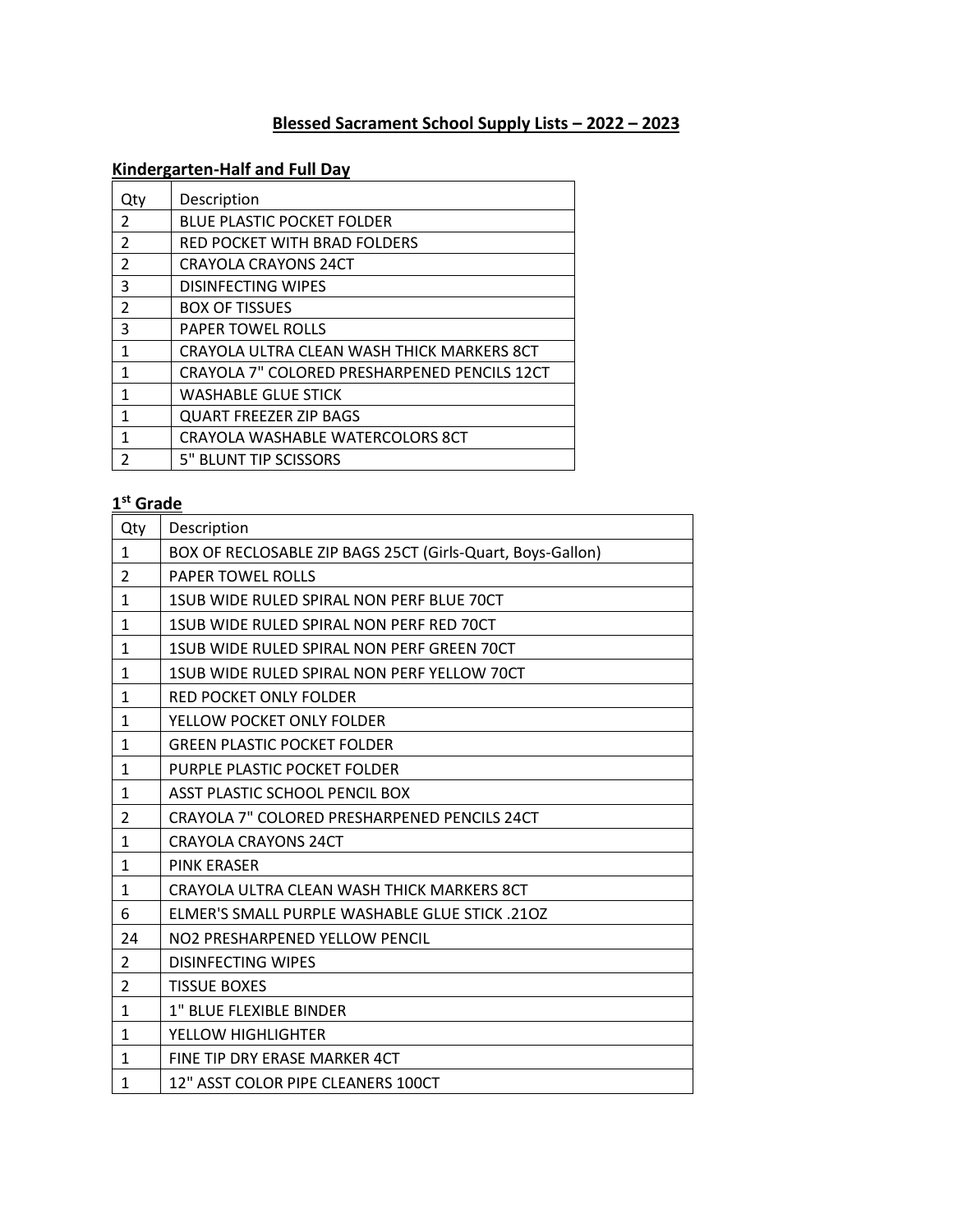| 2 <sup>nd</sup> Grade |                                                       |  |
|-----------------------|-------------------------------------------------------|--|
| Qty                   | Description                                           |  |
| $\overline{2}$        | <b>FLUORESCENT YELLOW HIGHLIGHTER</b>                 |  |
| $\mathbf{1}$          | 1" AVERY BLUE DURABLE D-RING BINDER                   |  |
| $\mathbf{1}$          | ASST POLY INSERT DIVIDERS 5TABS WITH POCKETS          |  |
| $\overline{2}$        | <b>CLOROX DISINFECTANT WIPES 30CT</b>                 |  |
| 36                    | NO2 PRESHARPENED PENCIL                               |  |
| 1                     | <b>PINK ERASER</b>                                    |  |
| $\mathbf{1}$          | PLASTIC PENCIL BOX                                    |  |
| $\mathbf{1}$          | <b>CRAYOLA CRAYONS 24CT</b>                           |  |
| 5                     | <b>ELMER'S SMALL PURPLE WASHABLE GLUE STICK .210Z</b> |  |
| $\mathbf{1}$          | 12" 1/16" STANDARD/METRIC PLASTIC RULER               |  |
| $\mathbf{1}$          | CRAYOLA 7" COLORED PRESHARPENED PENCILS 12CT          |  |
| $\overline{2}$        | <b>TISSUE BOXES</b>                                   |  |
| $\overline{2}$        | <b>PAPER TOWELS ROLL</b>                              |  |
| $\mathbf{1}$          | <b>BLUE POCKET ONLY FOLDER</b>                        |  |
| $\mathbf{1}$          | <b>RED POCKET ONLY FOLDER</b>                         |  |
| $\mathbf{1}$          | 1SUB WIDE RULED SPIRAL NON PERF RED 70CT              |  |
| $\mathbf{1}$          | 1SUB WIDE RULED SPIRAL NON PERF BLUE 70CT             |  |
| $\mathbf{1}$          | EXPO ASST DRY ERASE CHISEL TIP MARKERS 4CT            |  |
| 1                     | BOX RECLOSABLE SANDWICH ZIP BAGS 50CT                 |  |
| 1                     | <b>BOX RECLOSABLE GALLON FREEZER ZIP BAGS 15CT</b>    |  |
| $\mathbf{1}$          | 5" POINTED TIP SCISSORS (AGES 4+)                     |  |
| $\mathbf{1}$          | <b>ELMER'S GLUE 40Z</b>                               |  |
| $\mathbf{1}$          | 5X8 RULED INDEX CARDS 100CT                           |  |
| $\mathbf{1}$          | ELMER'S LARGE WASHABLE PURPLE GLUE STICK .770Z        |  |

#### **rd Grade**

| $\mathfrak{p}$ | ELMER'S WASHABLE PURPLE GLUE STICK .77OZ     |
|----------------|----------------------------------------------|
| 1              | PLASTIC PENCIL BOX                           |
| $\mathfrak{p}$ | DISINFECTING WIPES 35CT                      |
| 4              | <b>RED PEN</b>                               |
| $\mathfrak{p}$ | FLUORESCENT YELLOW HIGHLIGHTER               |
| $\mathfrak{p}$ | EXPO ASST DRY ERASE CHISEL TIP MARKERS 4CT   |
| $\overline{2}$ | 5" SCISSORS- LARGER HANDLE                   |
| 2              | LARGE PINK ERASER                            |
| $\mathbf{1}$   | CRAYOLA 7" COLORED PRESHARPENED PENCILS 24CT |
| 12             | NO2 DIXON TICONDEROGA PRESHARPENED PENCIL    |
| 1              | CRAYOLA ULTRA CLEAN WASH THICK MARKERS 8CT   |
| 1              | <b>CRAYOLA CRAYONS 24CT</b>                  |
| 1              | 3SUB WIDE RULE SPIRAL NOTEBOOK 120CT         |
| 1              | ASST 7PKT 6TAB EXPAND FILE STRING CLOSURE    |
| 1              | WIDE RULED BLACK MARBLE COMP BOOK 100CT      |
| 1              | RED PLASTIC POCKET FOLDER                    |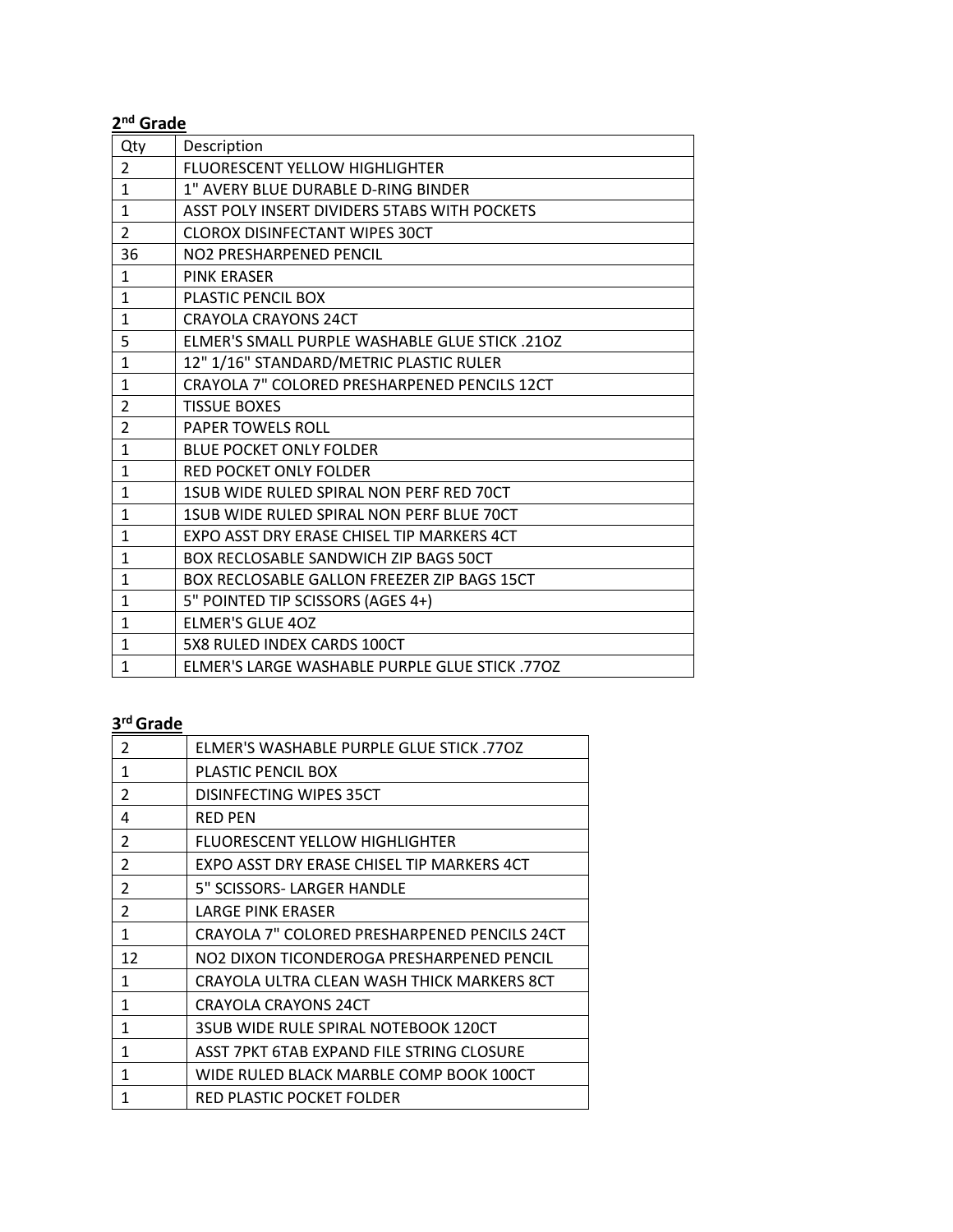|   | <b>GREEN POCKET ONLY FOLDER</b>              |
|---|----------------------------------------------|
|   | YELLOW POCKET ONLY FOLDER                    |
| 1 | 4X6 WHITE RULED INDEX CARDS 100CT            |
|   | 1SUB WIDE RULED SPIRAL NON PERF RED 100CT    |
|   | 1SUB WIDE RULED SPIRAL NON PERF PURPLE 100CT |
| 1 | 1SUB WIDE RULED SPIRAL NON PERF GREEN 100CT  |
| 1 | REG. PENCIL SHARPENER W/ RECEPTACLE          |
| 2 | <b>TISSUE BOXES (GIRLS ONLY)</b>             |
|   | PAPER TOWEL ROLLS (BOYS ONLY)                |
|   | <b>JUMBO GLUE STICK 1.280Z</b>               |

| 1              | 12" 1/16" STANDARD/METRIC PLASTIC RULER        |
|----------------|------------------------------------------------|
|                |                                                |
| $\mathbf{1}$   | ORANGE POCKET ONLY FOLDER                      |
| 24             | ELMER'S SMALL PURPLE WASHABLE GLUE STICK .210Z |
| 1              | PURPLE POCKET AND BRAD FOLDER                  |
| 1              | DISINFECTING WIPES 35CT                        |
| 1              | CRAYOLA 7" COLORED PRESHARPENED PENCILS 12CT   |
| $\overline{2}$ | <b>FLUORESCENT YELLOW HIGHLIGHTER</b>          |
| 1              | 1SUB WIDE RULED SPIRAL NON PERF RED 70CT       |
| $\mathbf{1}$   | REG. PENCIL SHARPENER W/ RECEPTACLE            |
| 1              | PENCIL BAG W/GROMMETS                          |
| $\mathbf{1}$   | <b>BOX OF TISSUES</b>                          |
| $\overline{2}$ | <b>PAPER TOWEL ROLLS</b>                       |
| $\overline{2}$ | 3X5 PLAIN INDEX CARDS 100CT                    |
| $\mathbf{1}$   | WIDE RULED BLACK MARBLE COMP BOOK 100CT        |
| $\overline{2}$ | EXPO ASST DRY ERASE CHISEL TIP MARKERS 4CT     |
| $\mathbf{1}$   | YELLOW PLASTIC POCKET FOLDER W/3 HOLES         |
| $\mathbf{1}$   | BLUE PLASTIC POCKET FOLDER W/3 HOLES           |
| 1              | RED PLASTIC POCKET FOLDER W/3 HOLES            |
| $\mathbf{1}$   | GREEN PLASTIC POCKET FOLDER W/3 HOLES          |
| $\mathbf{1}$   | 1" WHITE VIEW VINYL BINDER                     |
| 5              | <b>RED PEN</b>                                 |
| 24             | NO2 PRESHARPENED YELLOW PENCIL                 |
| 1              | ADJUSTABLE HEADPHONES WITH VOLUME CONTROL      |
| 1              | WHITE POCKET AND BRAD FOLDER                   |
| 1              | 7.25" POINTED TIP SCISSORS                     |
| 1              | WIDE RULE BLUE MARBLE COMPOSITION BOOK 100CT   |
| $\overline{2}$ | CRAYOLA ULTRA CLEAN WASH THICK MARKERS 8CT     |
| $\mathbf{1}$   | <b>BLUE POCKET ONLY FOLDER</b>                 |
| $\mathbf{1}$   | <b>GREEN POCKET ONLY FOLDER</b>                |
| $\mathbf{1}$   | BOX OF RECLOSABLE GALLON ZIP BAGS 20CT         |
| $\mathbf{1}$   | <b>LARGE PINK ERASER</b>                       |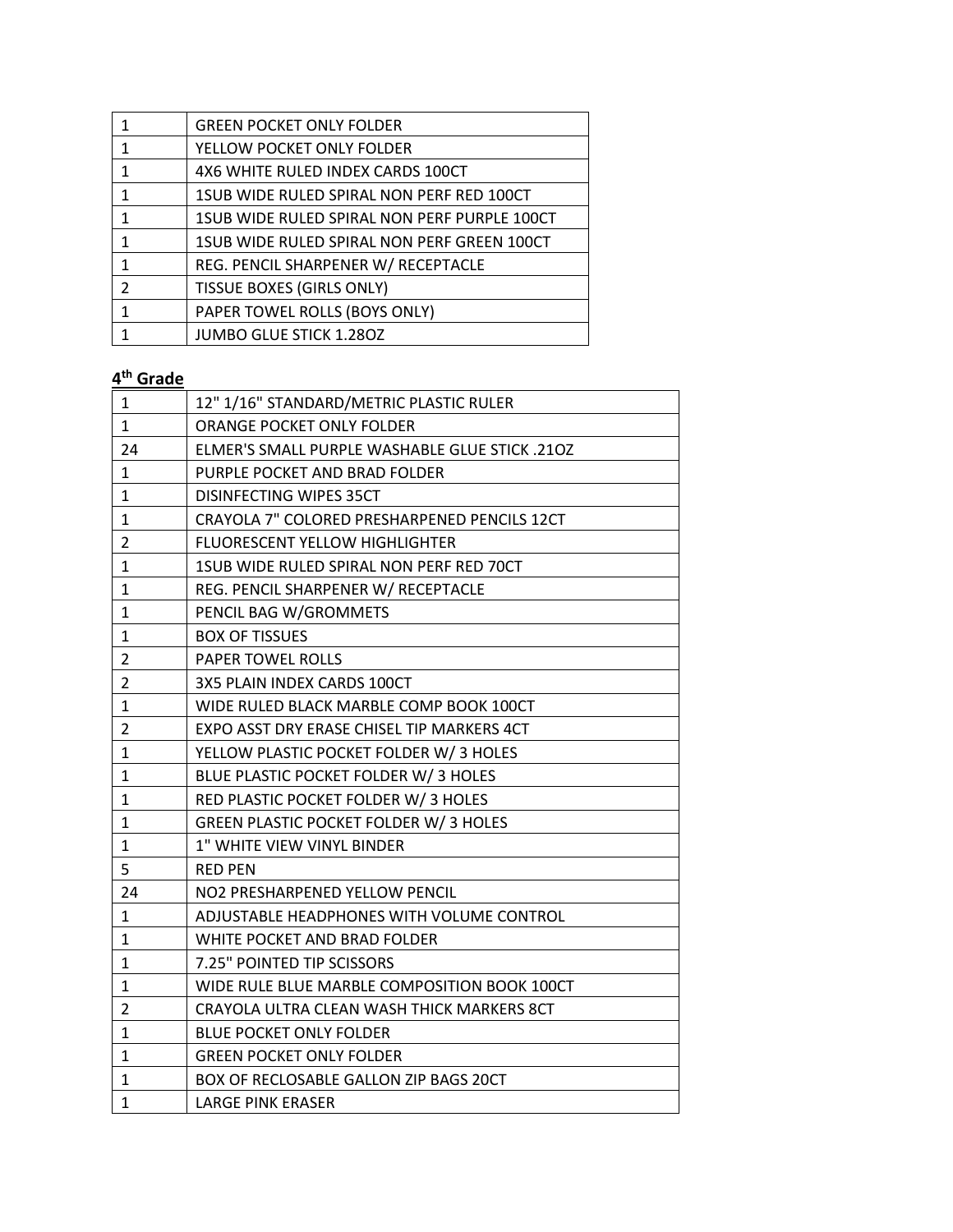| PRANG WATERCOLORS SET W/ BRUSH 8CT           |
|----------------------------------------------|
| 9X12 DRY ERASE WHITE BOARD                   |
| 5" FELT DRY ERASER                           |
| 3SUB WIDE RULED YELLOW SPIRAL NOTEBOOK 120CT |
| 3SUB WIDE RULED SPIRAL GREEN NOTEBOOK 120CT  |
| SHARPIE BLACK FINE TIP MARKER                |

| Qty            | Description                                      |
|----------------|--------------------------------------------------|
| 1              | KUM TWO HOLE PENCIL SHARPENER W/RECEPTACLE       |
| 1              | WHITE POCKET ONLY FOLDER                         |
| 1              | <b>BLUE POCKET ONLY FOLDER</b>                   |
| $\mathbf{1}$   | 9X12 DRY ERASE WHITE BOARD                       |
| 1              | 11X7.25 BLUE VINYL PENCIL BAG NO HOLES           |
| $\overline{2}$ | DISINFECTING WIPES 35CT - NOT FOR SKIN (BULK)    |
| 1              | ELMER'S GLUE ALL 4OZ                             |
| 4              | ELMER'S SMALL WASHABLE (6 GRAM) GLUE STICK .210Z |
| $\overline{2}$ | KLEENEX TISSUE 144CT                             |
| 1              | PAPER TOWELS 85CT (BULK)                         |
| 12             | PAPERMATE RED PEN MEDIUM POINT                   |
| 2              | SHARPIE BLACK FINE TIP SUPER MARKER              |
| 1              | WIDE RULE 8X10.5 FILLER PAPER 200CT              |
| 2              | SHARPIE BLACK ULTRA FINE TIP MARKER              |
| 2              | ASST POLY INSERT DIVIDERS 5TABS WITH POCKETS     |
| 3              | SHARPIE ACCENT PEN STYLE HIGHLIGHTER YELLOW      |
| $\overline{2}$ | EXPO ASST DRY ERASE CHISEL TIP MARKERS 4CT       |
| $\mathbf{1}$   | 7.25" POINTED TIP SCISSORS (AGES 8+)             |
| $\mathbf{1}$   | LARGE PINK PEARL/CARNATION ERASER                |
| 1              | CRAYOLA 7" COLORED PRESHARPENED PENCILS 12CT     |
| 24             | NO2 PRESHARPENED YELLOW PENCIL (LATEX FREE)      |
| 2              | <b>BALL EARBUDS</b>                              |
| $\mathbf{1}$   | <b>GREEN PLASTIC POCKET FOLDER</b>               |
| 1              | RED POLY POCKET WITH BRAD FOLDERS                |
| 1              | WIDE RULE PURPLE MARBLE COMPOSITION BOOK 100CT   |
| 1              | PURPLE PLASTIC POCKET FOLDER                     |
| 1              | WIDE RULE GREEN MARBLE COMPOSITION BOOK 100CT    |
| 1              | HEFTY/ZIPLOC SLIDER GALLON FREEZER BAGS 10CT     |
| 1              | HEFTY/ZIPLOC SLIDER QUART FREEZER BAGS 15CT      |
| 1              | 1" AVERY BLUE DURABLE D-RING BINDER              |
| 1              | BLK MARBLE COMP BOOK 4X4 GRAPH NO HOLES 100CT    |
| 1              | YELLOW PLASTIC POCKET FOLDER                     |
| $\mathbf{1}$   | 1" AVERY WHITE DURABLE VIEW D-RING BINDER        |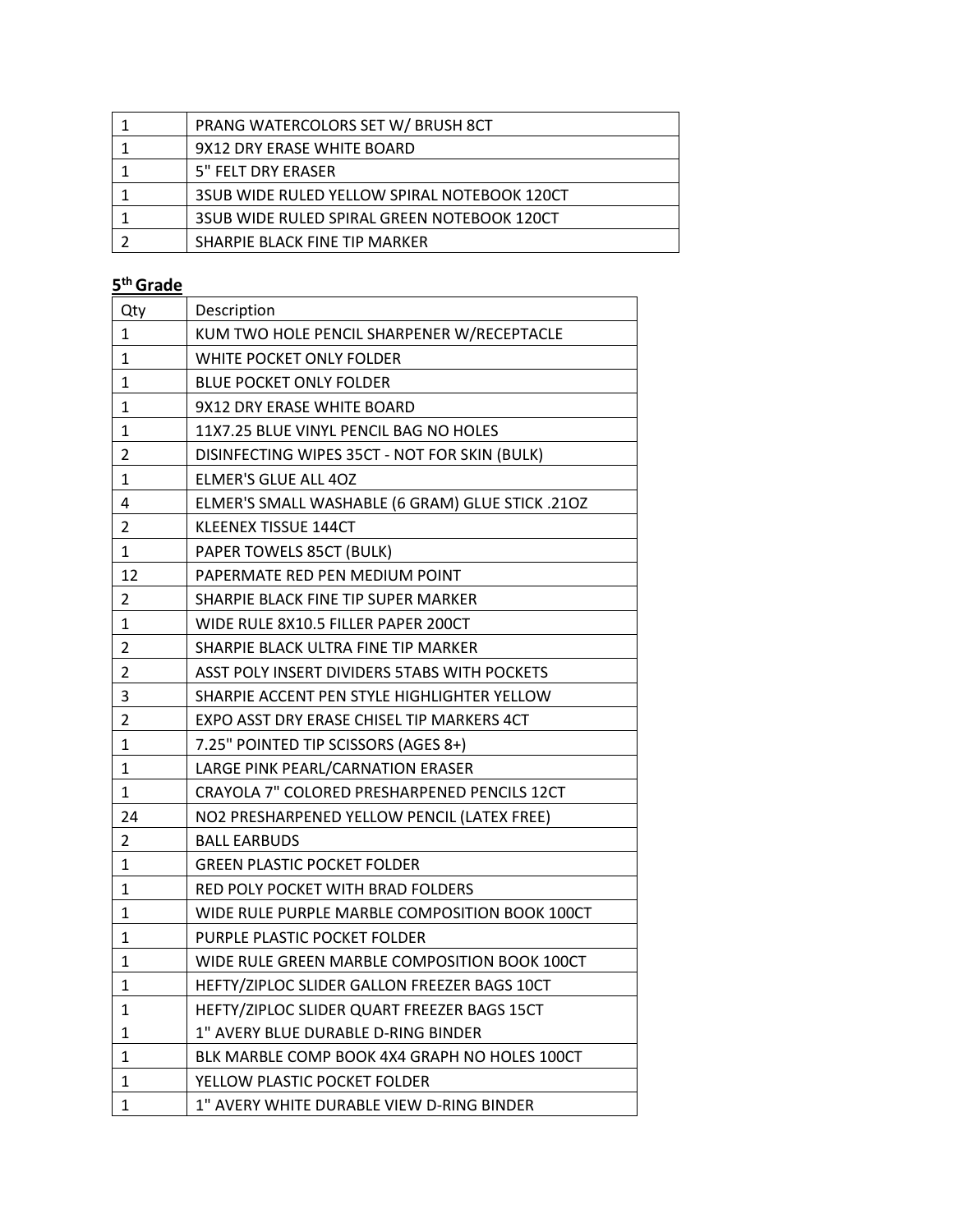| 3X5 RULED WHITE INDEX CARDS 100CT             |
|-----------------------------------------------|
| 9X12 DOUBLE SIDED RULED/BLANK DRY ERASE BOARD |
| 1/2" X 450" SCOTCH MAGIC TAPE W/DISPENSER     |
| ZIPLOC/GLAD GALLON STORAGE ZIP BAGS 19CT BOX  |

| 24             | NO2 PRESHARPENED YELLOW PENCIL                   |
|----------------|--------------------------------------------------|
| 1              | <b>LARGE PINK ERASER</b>                         |
| $\overline{2}$ | SHARPIE BLACK FINE TIP SUPER MARKER              |
| $\mathbf{1}$   | ASST POLY INSERT DIVIDERS 5TABS WITH POCKETS     |
| 3              | EXPO ASST DRY ERASE CHISEL TIP MARKERS 4CT       |
| 1              | WIDE RULE 8X10.5 FILLER PAPER 200CT              |
| $\overline{2}$ | <b>HIGHLIGHTER YELLOW</b>                        |
| $\mathbf{1}$   | <b>EARBUDS</b>                                   |
| 4              | <b>RED PEN MEDIUM POINT</b>                      |
| $\overline{2}$ | 3SUB COLLEGE RULE SPIRAL ASST NOTEBOOK 120CT     |
| 3              | 1" BLACK FLEXIBLE POLY BINDER                    |
| $\overline{2}$ | BIG TAB POLY 2SLASH POCKETS INSERT DIVIDERS 8TAB |
| $\mathbf{1}$   | 1SUB COLLEGE RULED SPIRAL RED NOTEBOOK 70CT      |
| 2              | 3X5 RULED WHITE INDEX CARDS 100CT                |
| $\mathbf{1}$   | <b>1SUB COLLEGE RULED SPIRAL GREEN 70CT</b>      |
| 3              | 1 EA 3X3 ASSORTED STICKY NOTES 50CT              |
| 4              | <b>BLUE PEN</b>                                  |
| $\mathbf{1}$   | 5" POINTED TIP SCISSORS (AGES 4+)                |
| 1              | 11X7.25 VINYL PENCIL BAG W/HOLES                 |
| $\mathbf{1}$   | PAPER TOWELS ROLL                                |
| $\mathbf{1}$   | <b>FACIAL TISSUE</b>                             |
| 1              | 1" AVERY WHITE DURABLE VIEW D-RING BINDER        |
| 3              | GREEN PLASTIC POCKET FOLDER W/3 HOLES            |
| $\overline{2}$ | COLLEGE RULED 8X10.5 FILLER PAPER 200CT          |
| $\mathbf{1}$   | DISINFECTING WIPES 35CT                          |
| $\mathbf{1}$   | WATERLESS HAND SANITIZER 80Z WITH PUMP           |

|   | 3SUB COLLEGE RULE SPIRAL NOTEBOOK 120CT |
|---|-----------------------------------------|
|   | YELLOW POCKET ONLY FOLDER               |
|   | <b>GREEN POCKET ONLY FOLDER</b>         |
|   | 1SUB COLLEGE RULED SPIRAL NON PERF 70CT |
|   | WIDE RULED BLACK MARBLE COMP BOOK 100CT |
| 1 | PURPLE POCKET ONLY FOLDER               |
| 1 | <b>RED POCKET ONLY FOLDER</b>           |
| 3 | COLLEGE RULED 8X10.5 FILLER PAPER 100CT |
|   | ASSORTED INSERTABLE PAPER DIVIDERS 8TAB |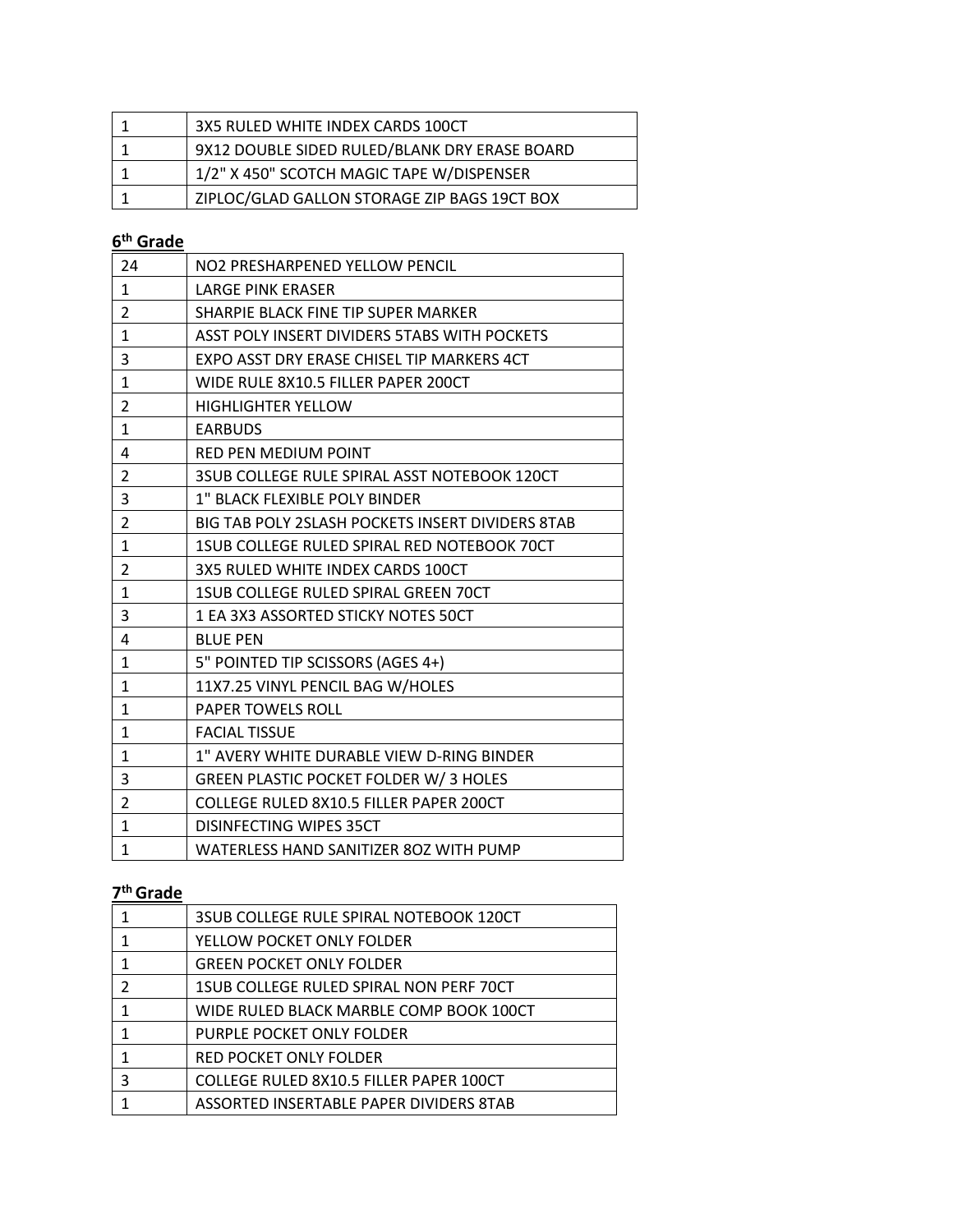| 1              | <b>BLUE POCKET ONLY FOLDER</b>                |
|----------------|-----------------------------------------------|
| 1              | <b>EARBUDS (NO WIRELESS)</b>                  |
| 1              | FLUORESCENT ORANGE HIGHLIGHTER                |
| 1              | CRAYOLA CLASSIC THICK MARKERS 10CT            |
| 36             | NO2 PRESHARPENED YELLOW PENCIL                |
| 1              | 7.25X10.25 PENCIL BAG W/GROMMETS              |
| 2              | SHARPIE BLACK FINE TIP MARKER                 |
| 1              | SHARPIE BLACK ULTRA FINE TIP MARKER           |
| 12             | <b>BLUE PEN</b>                               |
| 1              | CRAYOLA 7" COLORED PRESHARPENED PENCILS 12CT  |
| 2              | 3X5 RULED WHITE INDEX CARDS 100CT             |
| 2              | EXPO ASST DRY ERASE CHISEL TIP MARKERS 4CT    |
| 1              | DISINFECTING WIPES 35CT                       |
| $\overline{2}$ | PAPER TOWEL ROLLS                             |
| 1              | WHITE POCKET ONLY FOLDER                      |
| $\mathbf{1}$   | <b>LARGE PINK ERASER</b>                      |
| 1              | TWO HOLE PENCIL SHARPENER W/RECEPTACLE        |
| 2              | 3X3 HIGHLAND YELLOW STICKY NOTES 1PAD 100SHTS |
| $\mathbf{1}$   | FLUORESCENT YELLOW HIGHLIGHTER                |
| 1              | <b>FLUORESCENT PINK HIGHLIGHTER</b>           |
| 1              | 1.5" WHITE VIEW VINYL BINDER                  |

| Qty            | Description                                  |
|----------------|----------------------------------------------|
| $\mathbf{1}$   | <b>BLUE POCKET ONLY FOLDER</b>               |
| 1              | <b>EARBUDS (NO WIRELESS)</b>                 |
| $\overline{2}$ | 1SUB COLLEGE RULED SPIRAL NON PERF 70CT      |
| 1              | <b>GREEN POCKET ONLY FOLDER</b>              |
| $\mathbf{1}$   | 3SUB COLLEGE RULE SPIRAL ASST NOTEBOOK 120CT |
| $\mathbf{1}$   | YELLOW POCKET ONLY FOLDER                    |
| $\mathbf{1}$   | RED POCKET ONLY FOLDER                       |
| 3              | COLLEGE RULED 8X10.5 FILLER PAPER 100CT      |
| $\mathbf{1}$   | WIDE RULED BLACK MARBLE COMP BOOK 100CT      |
| 1              | PURPLE POCKET ONLY FOLDER                    |
| $\mathbf{1}$   | ASSORTED INSERTABLE PAPER DIVIDERS 8TAB      |
| $\overline{2}$ | <b>FLUORESCENT ORANGE HIGHLIGHTER</b>        |
| 1              | <b>CRAYOLA CLASSIC THICK MARKERS 10CT</b>    |
| 36             | NO2 PRESHARPENED YELLOW PENCIL               |
| $\mathbf{1}$   | 7.25X10.25 PENCIL BAG W/GROMMETS             |
| $\mathbf{1}$   | SHARPIE BLACK FINE TIP MARKER                |
| 1              | SHARPIE BLACK ULTRA FINE TIP MARKER          |
| 12             | <b>BLUE PEN</b>                              |
| 2              | CRAYOLA 7" COLORED PRESHARPENED PENCILS 12CT |